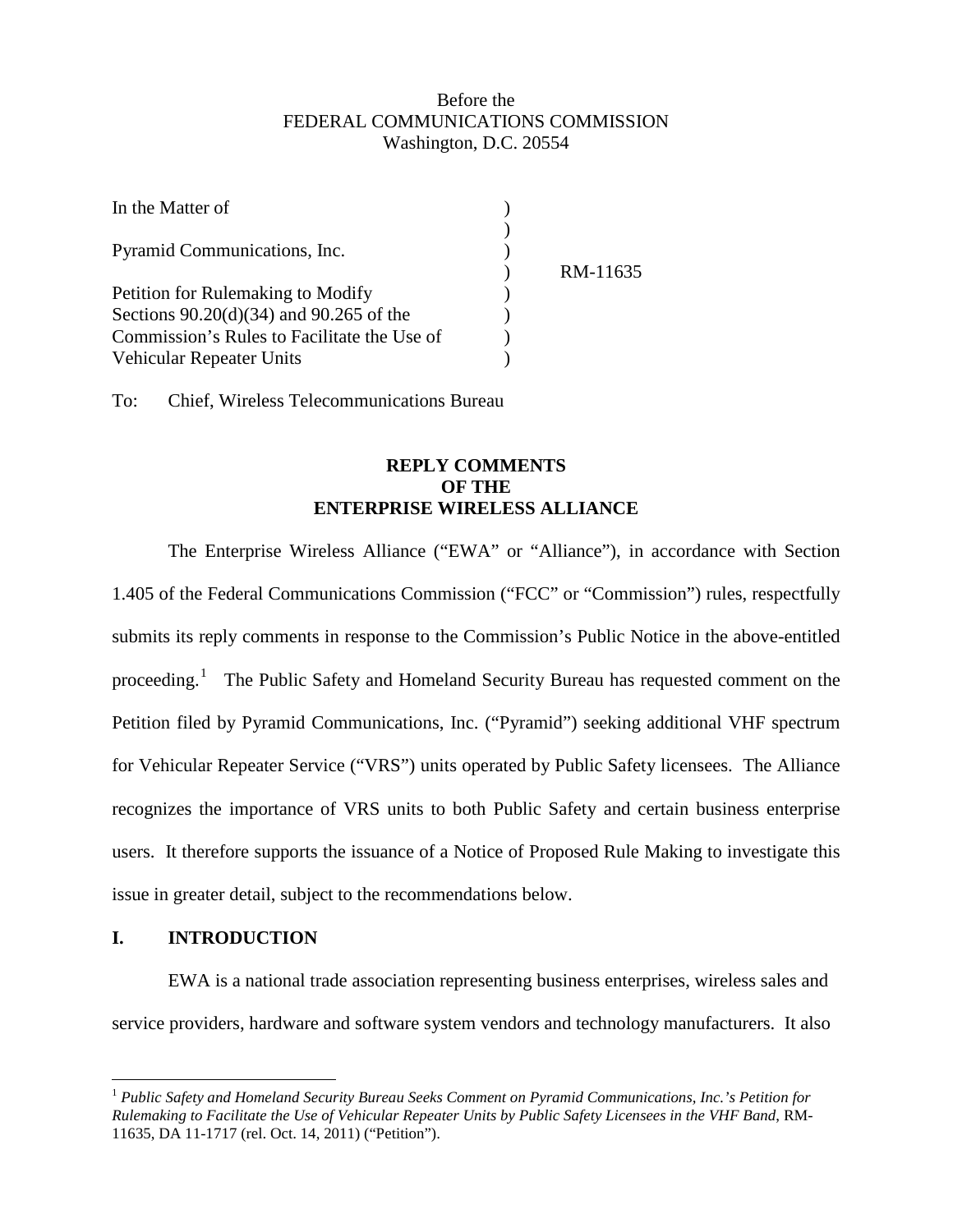is an FCC-certified Frequency Advisory Committee ("FAC") and processes many thousands of frequency coordination and license application requests annually from both Industrial/Business and Public Safety applicants. Some of these requests are for VRS spectrum, often from Public Safety entities seeking Industrial/Business Pool channels to achieve the necessary separation between their assigned Public Safety frequencies and the frequencies on which the VRS units will operate. As stated in the Petition, current technology requires a separation of 2-5 MHz between VRS frequencies and frequencies in the mobile radio with which the VRS units are associated. This technical limitation makes finding suitable VRS spectrum exceedingly difficult, in light of the very limited VHF spectrum available in the Public Safety and Industrial/Business Pools collectively. Because the rules governing VRS use affect the Alliance's members and its responsibilities as a FAC, it has a direct interest in the outcome of this proceeding.

## **II. THE FCC CAN PROVIDE FOR ADDITIONAL VRS SPECTRUM WITHOUT COMPROMISING CURRENT UTILIZATION OF CERTAIN FREQUENCIES PROPOSED FOR VRS USE IN THE PETITION.**

EWA takes no position on Pyramid's request that the FCC amend Section 90.265(c) to make certain 170-172 MHz frequencies available for VRS operations. The Public Safety community must make its own assessment of communications priorities on spectrum assigned exclusively for its use. The Alliance notes the Opposition Comments filed by the Forestry Conservation Communications Association, Inc. ("FCCA") objecting on both operational and legal grounds to Pyramid's proposal to deploy VRS units on frequencies that FCCA identifies as being intended for shared use with federal entities for wild fire suppression. FCCA takes the position that these frequencies must be reserved for firefighting operations and that the FCC is without power to modify the rules without concurrence from federal users and/or the National Telecommunications and Information Agency. FCCA has primary responsibility for the assignment and utilization of the frequencies in question and its assessment of their availability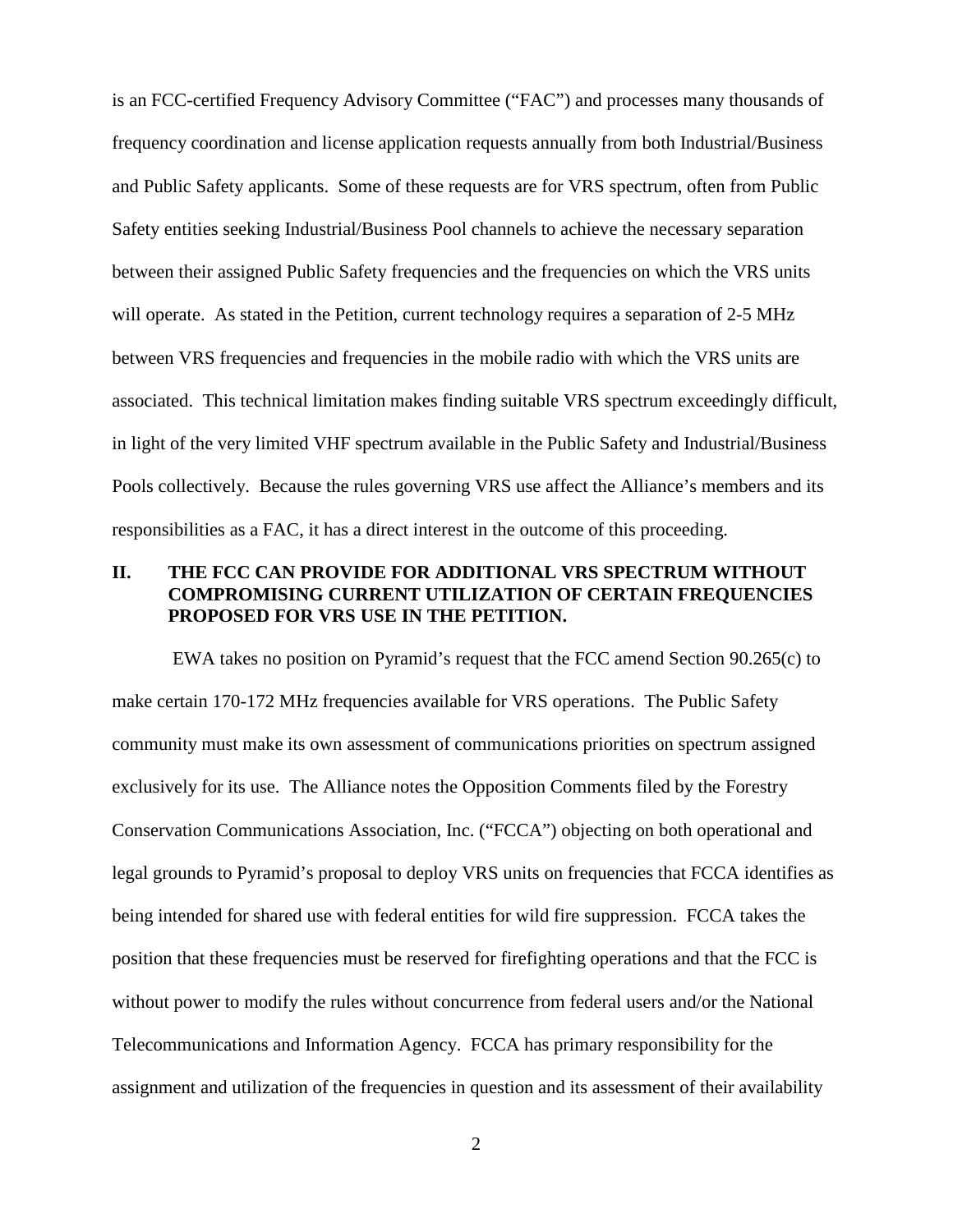for VRS operations should be given appropriate weight. The Association of Public-Safety Communications Officials-International, Inc. ("APCO") took no position on this aspect of the Petition.

EWA also notes FCCA's comments regarding improvements in filter technologies that might be adapted for VRS use, which would reduce the separation needed between frequencies in the VRS units and those in the radio itself, and thereby increase the number of frequencies available for this application. The Alliance suggests that this recommendation may have merit and urges the VRS vendor community to investigate technological advances that might expand spectrum options in the future for both business enterprise and Public Safety entities.

The Petition also proposes modifying the FCC rules to allow low-power VRS operations on six 173 MHz offset frequencies shared by Public Safety and Industrial/Business users and available exclusively for fixed, non-voice operation. Pyramid asserts that the restriction against voice transmissions on these frequencies is no longer necessary, concluding that local, lowpower VRS use likely would not cause interference to full-power, non-voice operations, and that frequency coordination procedures already in place will prevent interference entirely.

The Utilities Telecom Council ("UTC") filed Comments opposing the changes proposed by Pyramid in the permissible use of these 173 MHz frequencies. UTC explained that these frequencies are heavily used by utilities for a variety of mission critical operations and warned that interference from VRS units could threaten the unimpeded delivery of these critical services.

EWA endorses the continued availability of this spectrum for use by its own and UTC's members, who have made productive use of these frequencies to support a variety of essential business enterprise and critical infrastructure non-voice applications. The Alliance agrees that rule changes that might compromise these operations should not be adopted. Nonetheless, EWA has sufficient confidence in the frequency coordination process as an effective mechanism for

3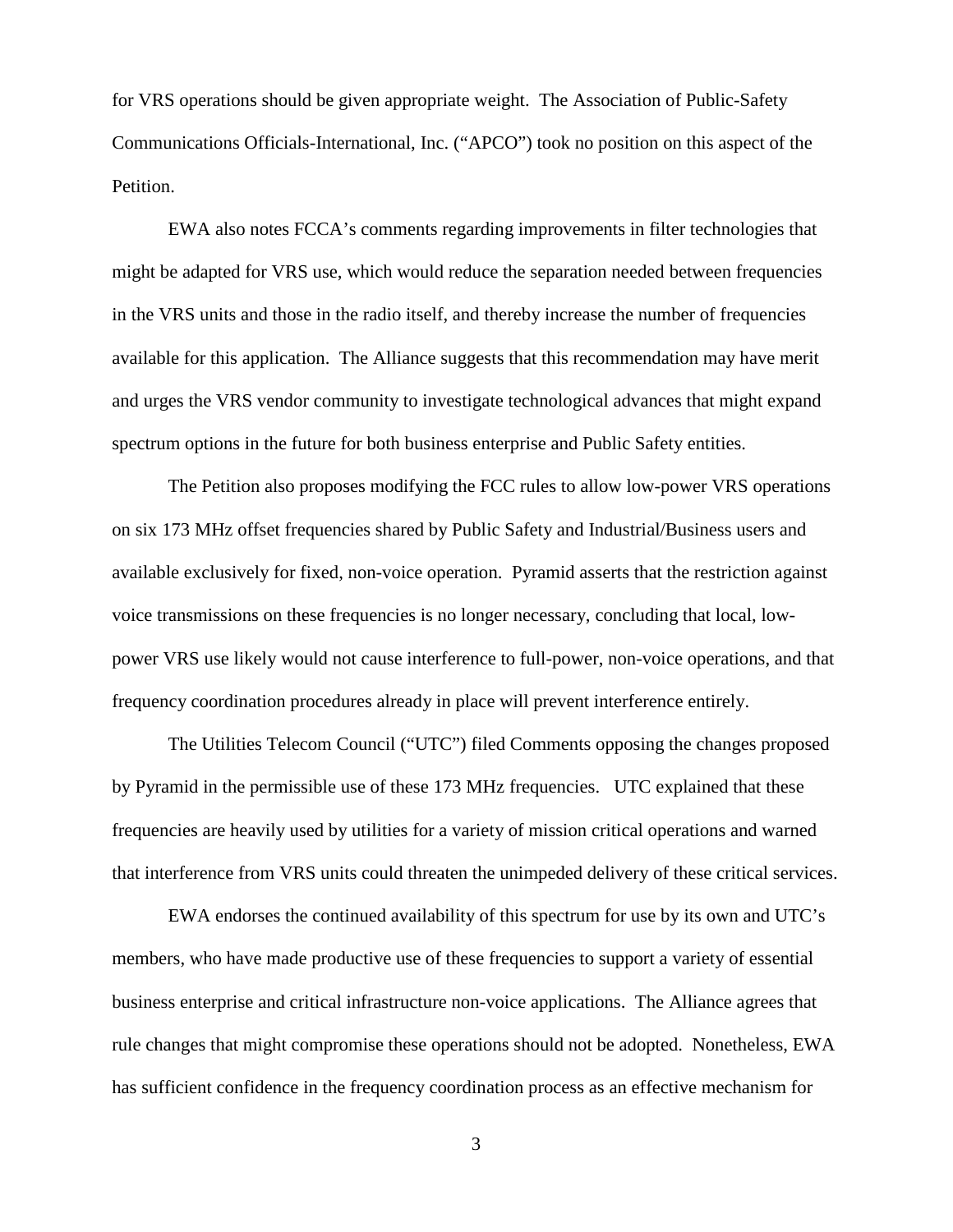preventing interference to propose that the Commission consider designating some of the 173 MHz frequencies for VRS voice operations subject, of course, to appropriate frequency coordination procedures. Given the highly localized nature of VRS usage, these frequencies should be able to be reused in adjacent communities without interference. This would provide at least some of the relief sought by Pyramid and provide an immediately available spectrum solution while technological improvements to VRS products along the lines suggested by FCCA are investigated. Of course, the Alliance assumes that Public Safety applicants would look first for exclusively Public Safety frequencies for VRS applications and request these shared, nonvoice frequencies only when all other options have been exhausted.

### **III. CONCLUSION**

EWA recommends that the Commission issue a Notice of Proposed Rule Making, consistent with the recommendations herein, to investigate the availability of additional frequencies for VRS operations.

## ENTERPRISE WIRELESS ALLIANCE

# By: <u>Mark E. Crosby</u> \_\_\_\_\_\_\_

Mark E. Crosby President/CEO 8484 Westpark Drive, Suite 630 McLean, Virginia 22102 (703) 528-5115

Counsel:

Elizabeth R. Sachs Lukas, Nace, Gutierrez & Sachs, LLP 8300 Greensboro Drive, Ste. 1200 McLean, VA 22102 (703) 584-8678

November 18, 2011